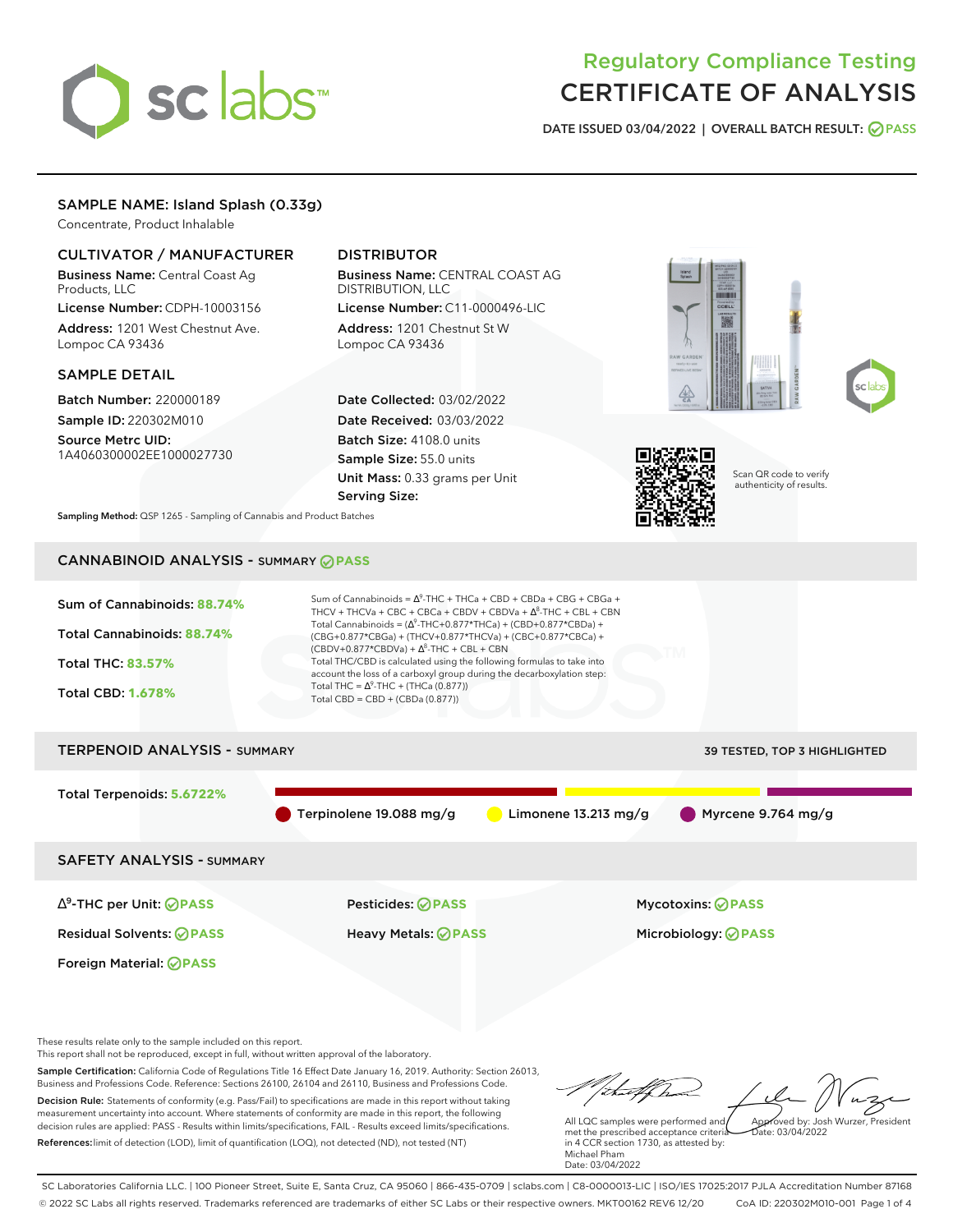



**ISLAND SPLASH (0.33G) | DATE ISSUED 03/04/2022 | OVERALL BATCH RESULT: PASS**

#### **CANNABINOID TEST RESULTS** - 03/03/2022 **PASS**

Tested by high-performance liquid chromatography with diode-array detection (HPLC-DAD). **Method:** QSP 1157 - Analysis of Cannabinoids by HPLC-DAD

#### TOTAL CANNABINOIDS: **88.74%**

Total Cannabinoids (Total THC) + (Total CBD) + (Total CBG) + (Total THCV) + (Total CBC) +  $(Total CBDV) +  $\Delta^8$ -THC + CBL + CBN$ 

TOTAL THC: **83.57%** Total THC (Ƽ-THC+0.877\*THCa)

TOTAL CBD: **1.678%**

Total CBD (CBD+0.877\*CBDa)

TOTAL CBG: 2.815% Total CBG (CBG+0.877\*CBGa)

TOTAL THCV: 0.53% Total THCV (THCV+0.877\*THCVa)

TOTAL CBC: ND Total CBC (CBC+0.877\*CBCa)

TOTAL CBDV: ND Total CBDV (CBDV+0.877\*CBDVa)

| <b>COMPOUND</b>  | LOD/LOQ<br>(mg/g)          | <b>MEASUREMENT</b><br><b>UNCERTAINTY</b><br>(mg/g) | <b>RESULT</b><br>(mg/g) | <b>RESULT</b><br>(%) |
|------------------|----------------------------|----------------------------------------------------|-------------------------|----------------------|
| $\Lambda^9$ -THC | 0.06 / 0.26                | ±22.397                                            | 835.70                  | 83.570               |
| <b>CBG</b>       | 0.06/0.19                  | ±0.864                                             | 28.15                   | 2.815                |
| <b>CBD</b>       | 0.07/0.29                  | ±0.604                                             | 16.78                   | 1.678                |
| <b>THCV</b>      | 0.1/0.2                    | ±0.21                                              | 5.3                     | 0.53                 |
| <b>CBN</b>       | 0.1/0.3                    | ±0.08                                              | 1.5                     | 0.15                 |
| $\Delta^8$ -THC  | 0.1/0.4                    | N/A                                                | <b>ND</b>               | <b>ND</b>            |
| <b>THCa</b>      | 0.05/0.14                  | N/A                                                | <b>ND</b>               | <b>ND</b>            |
| <b>THCVa</b>     | 0.07 / 0.20                | N/A                                                | <b>ND</b>               | <b>ND</b>            |
| <b>CBDa</b>      | 0.02/0.19                  | N/A                                                | <b>ND</b>               | <b>ND</b>            |
| <b>CBDV</b>      | 0.04 / 0.15                | N/A                                                | <b>ND</b>               | <b>ND</b>            |
| <b>CBDVa</b>     | 0.03/0.53                  | N/A                                                | <b>ND</b>               | <b>ND</b>            |
| <b>CBGa</b>      | 0.1 / 0.2                  | N/A                                                | <b>ND</b>               | <b>ND</b>            |
| <b>CBL</b>       | 0.06 / 0.24                | N/A                                                | <b>ND</b>               | <b>ND</b>            |
| <b>CBC</b>       | 0.2 / 0.5                  | N/A                                                | <b>ND</b>               | <b>ND</b>            |
| <b>CBCa</b>      | 0.07 / 0.28                | N/A                                                | <b>ND</b>               | <b>ND</b>            |
|                  | <b>SUM OF CANNABINOIDS</b> |                                                    | 887.4 mg/g              | 88.74%               |

#### **UNIT MASS: 0.33 grams per Unit**

| $\Delta^9$ -THC per Unit               | 1100 per-package limit | 275.78 mg/unit | <b>PASS</b> |
|----------------------------------------|------------------------|----------------|-------------|
| <b>Total THC per Unit</b>              |                        | 275.78 mg/unit |             |
| <b>CBD</b> per Unit                    |                        | $5.54$ mg/unit |             |
| <b>Total CBD per Unit</b>              |                        | 5.54 mg/unit   |             |
| <b>Sum of Cannabinoids</b><br>per Unit |                        | 292.8 mg/unit  |             |
| <b>Total Cannabinoids</b><br>per Unit  |                        | 292.8 mg/unit  |             |

| <b>COMPOUND</b>           | LOD/LOQ<br>(mg/g) | ASUREIV<br><b>UNCERTAINTY</b><br>(mg/g) | <b>RESULT</b><br>(mg/g)                         | <b>RESULT</b><br>$(\%)$ |
|---------------------------|-------------------|-----------------------------------------|-------------------------------------------------|-------------------------|
| Terpinolene               | 0.008 / 0.026     | ±0.3035                                 | 19.088                                          | 1.9088                  |
| Limonene                  | 0.005 / 0.016     | ±0.1467                                 | 13.213                                          | 1.3213                  |
| <b>Myrcene</b>            | 0.008 / 0.025     | ±0.0976                                 | 9.764                                           | 0.9764                  |
| $\beta$ -Pinene           | 0.004 / 0.014     | ±0.0243                                 | 2.731                                           | 0.2731                  |
| β-Caryophyllene           | 0.004 / 0.012     | ±0.0558                                 | 2.013                                           | 0.2013                  |
| $\alpha$ -Pinene          | 0.005 / 0.017     | ±0.0113                                 | 1.692                                           | 0.1692                  |
| <b>B-Ocimene</b>          | 0.006 / 0.020     | ±0.0413                                 | 1.652                                           | 0.1652                  |
| Linalool                  | 0.009 / 0.032     | ±0.0300                                 | 1.014                                           | 0.1014                  |
| $\alpha$ -Phellandrene    | 0.006 / 0.020     | ±0.0076                                 | 0.713                                           | 0.0713                  |
| Fenchol                   | 0.010 / 0.034     | ±0.0191                                 | 0.636                                           | 0.0636                  |
| <b>Terpineol</b>          | 0.009 / 0.031     | ±0.0301                                 | 0.630                                           | 0.0630                  |
| trans- $\beta$ -Farnesene | 0.008 / 0.025     | ±0.0167                                 | 0.606                                           | 0.0606                  |
| $\Delta^3$ -Carene        | 0.005 / 0.018     | ±0.0065                                 | 0.582                                           | 0.0582                  |
| α-Humulene                | 0.009/0.029       | ±0.0137                                 | 0.547                                           | 0.0547                  |
| $\alpha$ -Terpinene       | 0.005 / 0.017     | ±0.0057                                 | 0.491                                           | 0.0491                  |
| $\gamma$ -Terpinene       | 0.006 / 0.018     | ±0.0044                                 | 0.326                                           | 0.0326                  |
| Camphene                  | 0.005 / 0.015     | ±0.0021                                 | 0.230                                           | 0.0230                  |
| <b>Borneol</b>            | 0.005 / 0.016     | ±0.0043                                 | 0.133                                           | 0.0133                  |
| $\alpha$ -Bisabolol       | 0.008 / 0.026     | ±0.0054                                 | 0.131                                           | 0.0131                  |
| Valencene                 | 0.009 / 0.030     | ±0.0068                                 | 0.127                                           | 0.0127                  |
| Sabinene                  | 0.004 / 0.014     | ±0.0008                                 | 0.081                                           | 0.0081                  |
| Fenchone                  | 0.009 / 0.028     | ±0.0015                                 | 0.066                                           | 0.0066                  |
| Guaiol                    | 0.009 / 0.030     | ±0.0023                                 | 0.062                                           | 0.0062                  |
| Nerolidol                 | 0.006 / 0.019     | ±0.0030                                 | 0.061                                           | 0.0061                  |
| p-Cymene                  | 0.005 / 0.016     | ±0.0010                                 | 0.046                                           | 0.0046                  |
| Eucalyptol                | 0.006 / 0.018     | ±0.0008                                 | 0.042                                           | 0.0042                  |
| Geraniol                  | 0.002 / 0.007     | ±0.0011                                 | 0.031                                           | 0.0031                  |
| Citronellol               | 0.003 / 0.010     | ±0.0005                                 | 0.014                                           | 0.0014                  |
| Caryophyllene<br>Oxide    | 0.010 / 0.033     | N/A                                     | <loq< th=""><th><loq< th=""></loq<></th></loq<> | <loq< th=""></loq<>     |
| Sabinene Hydrate          | 0.006 / 0.022     | N/A                                     | <b>ND</b>                                       | <b>ND</b>               |
| Isopulegol                | 0.005 / 0.016     | N/A                                     | ND                                              | ND                      |
| Camphor                   | 0.006 / 0.019     | N/A                                     | ND                                              | ND                      |
| Isoborneol                | 0.004 / 0.012     | N/A                                     | ND                                              | ND                      |
| Menthol                   | 0.008 / 0.025     | N/A                                     | ND                                              | ND                      |
| Nerol                     | 0.003 / 0.011     | N/A                                     | ND                                              | ND                      |
| Pulegone                  | 0.003 / 0.011     | N/A                                     | ND                                              | ND                      |
| <b>Geranyl Acetate</b>    | 0.004 / 0.014     | N/A                                     | ND                                              | ND                      |
| $\alpha$ -Cedrene         | 0.005 / 0.016     | N/A                                     | ND                                              | ND                      |
| Cedrol                    | 0.008 / 0.027     | N/A                                     | ND                                              | ND                      |
| <b>TOTAL TERPENOIDS</b>   |                   |                                         | 56.722 mg/g                                     | 5.6722%                 |

SC Laboratories California LLC. | 100 Pioneer Street, Suite E, Santa Cruz, CA 95060 | 866-435-0709 | sclabs.com | C8-0000013-LIC | ISO/IES 17025:2017 PJLA Accreditation Number 87168 © 2022 SC Labs all rights reserved. Trademarks referenced are trademarks of either SC Labs or their respective owners. MKT00162 REV6 12/20 CoA ID: 220302M010-001 Page 2 of 4

#### **TERPENOID TEST RESULTS** - 03/04/2022

Terpene analysis utilizing gas chromatography-flame ionization detection (GC-FID). **Method:** QSP 1192 - Analysis of Terpenoids by GC-FID

**MEASUREMENT**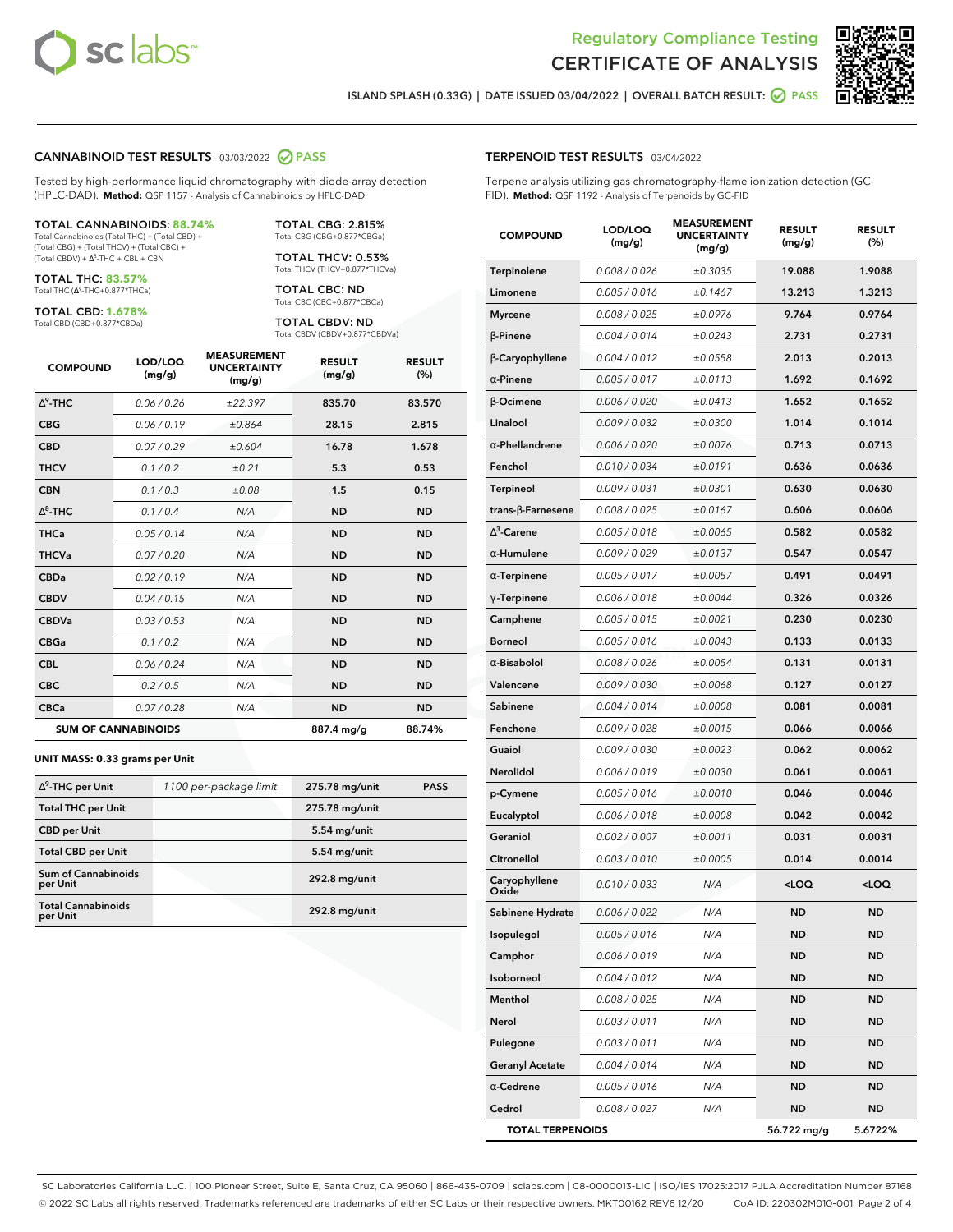



**ISLAND SPLASH (0.33G) | DATE ISSUED 03/04/2022 | OVERALL BATCH RESULT: PASS**

# **CATEGORY 1 PESTICIDE TEST RESULTS** - 03/04/2022 **PASS**

Pesticide and plant growth regulator analysis utilizing high-performance liquid chromatography-mass spectrometry (HPLC-MS) or gas chromatography-mass spectrometry (GC-MS). \*GC-MS utilized where indicated. **Method:** QSP 1212 - Analysis of Pesticides and Mycotoxins by LC-MS or QSP 1213 - Analysis of Pesticides by GC-MS

| 0.03 / 0.08<br><b>ND</b><br>Aldicarb<br>$\ge$ LOD<br>N/A<br><b>PASS</b><br>Carbofuran<br>0.02 / 0.05<br>$>$ LOD<br>N/A<br><b>ND</b><br><b>PASS</b><br>Chlordane*<br>0.03 / 0.08<br>N/A<br><b>ND</b><br><b>PASS</b><br>$\geq$ LOD<br>Chlorfenapyr*<br>0.03/0.10<br>N/A<br><b>ND</b><br><b>PASS</b><br>$\geq$ LOD<br>N/A<br><b>ND</b><br><b>PASS</b><br>Chlorpyrifos<br>0.02/0.06<br>$>$ LOD<br>0.02 / 0.07<br><b>PASS</b><br>Coumaphos<br>$\ge$ LOD<br>N/A<br><b>ND</b><br>Daminozide<br>0.02 / 0.07<br>N/A<br><b>PASS</b><br>$\ge$ LOD<br><b>ND</b><br><b>Dichlorvos</b><br>0.03/0.09<br>N/A<br>$\ge$ LOD<br><b>ND</b><br><b>PASS</b><br>(DDVP)<br>0.03 / 0.08<br><b>ND</b><br>Dimethoate<br>$>$ LOD<br>N/A<br><b>PASS</b><br>0.03/0.10<br><b>ND</b><br><b>PASS</b><br>Ethoprophos<br>$>$ LOD<br>N/A<br>0.02 / 0.06<br>N/A<br><b>ND</b><br><b>PASS</b><br>Etofenprox<br>$\ge$ LOD<br>0.03 / 0.08<br>N/A<br><b>ND</b><br><b>PASS</b><br>Fenoxycarb<br>$\ge$ LOD<br>0.03 / 0.08<br><b>ND</b><br><b>PASS</b><br>Fipronil<br>$\ge$ LOD<br>N/A<br>Imazalil<br>0.02 / 0.06<br>N/A<br><b>ND</b><br>$\ge$ LOD<br><b>PASS</b><br><b>Methiocarb</b><br>0.02 / 0.07<br>$\ge$ LOD<br>N/A<br><b>ND</b><br><b>PASS</b><br>Parathion-methyl<br>0.03/0.10<br>$>$ LOD<br>N/A<br><b>ND</b><br><b>PASS</b><br>0.03/0.09<br>N/A<br><b>ND</b><br><b>PASS</b><br><b>Mevinphos</b><br>$\ge$ LOD<br>Paclobutrazol<br>0.02 / 0.05<br>N/A<br><b>ND</b><br><b>PASS</b><br>$\ge$ LOD<br>0.03/0.09<br>$>$ LOD<br>N/A<br><b>ND</b><br><b>PASS</b><br>Propoxur<br>0.03 / 0.08<br>$\ge$ LOD<br>N/A<br><b>ND</b><br><b>PASS</b><br>Spiroxamine<br>0.03/0.10<br>N/A<br><b>ND</b><br><b>PASS</b><br>Thiacloprid<br>$\ge$ LOD | <b>COMPOUND</b> | LOD/LOQ<br>$(\mu g/g)$ | <b>ACTION</b><br><b>LIMIT</b><br>$(\mu g/g)$ | <b>MEASUREMENT</b><br><b>UNCERTAINTY</b><br>$(\mu g/g)$ | <b>RESULT</b><br>$(\mu g/g)$ | <b>RESULT</b> |
|-------------------------------------------------------------------------------------------------------------------------------------------------------------------------------------------------------------------------------------------------------------------------------------------------------------------------------------------------------------------------------------------------------------------------------------------------------------------------------------------------------------------------------------------------------------------------------------------------------------------------------------------------------------------------------------------------------------------------------------------------------------------------------------------------------------------------------------------------------------------------------------------------------------------------------------------------------------------------------------------------------------------------------------------------------------------------------------------------------------------------------------------------------------------------------------------------------------------------------------------------------------------------------------------------------------------------------------------------------------------------------------------------------------------------------------------------------------------------------------------------------------------------------------------------------------------------------------------------------------------------------------------------------------------------------------------|-----------------|------------------------|----------------------------------------------|---------------------------------------------------------|------------------------------|---------------|
|                                                                                                                                                                                                                                                                                                                                                                                                                                                                                                                                                                                                                                                                                                                                                                                                                                                                                                                                                                                                                                                                                                                                                                                                                                                                                                                                                                                                                                                                                                                                                                                                                                                                                           |                 |                        |                                              |                                                         |                              |               |
|                                                                                                                                                                                                                                                                                                                                                                                                                                                                                                                                                                                                                                                                                                                                                                                                                                                                                                                                                                                                                                                                                                                                                                                                                                                                                                                                                                                                                                                                                                                                                                                                                                                                                           |                 |                        |                                              |                                                         |                              |               |
|                                                                                                                                                                                                                                                                                                                                                                                                                                                                                                                                                                                                                                                                                                                                                                                                                                                                                                                                                                                                                                                                                                                                                                                                                                                                                                                                                                                                                                                                                                                                                                                                                                                                                           |                 |                        |                                              |                                                         |                              |               |
|                                                                                                                                                                                                                                                                                                                                                                                                                                                                                                                                                                                                                                                                                                                                                                                                                                                                                                                                                                                                                                                                                                                                                                                                                                                                                                                                                                                                                                                                                                                                                                                                                                                                                           |                 |                        |                                              |                                                         |                              |               |
|                                                                                                                                                                                                                                                                                                                                                                                                                                                                                                                                                                                                                                                                                                                                                                                                                                                                                                                                                                                                                                                                                                                                                                                                                                                                                                                                                                                                                                                                                                                                                                                                                                                                                           |                 |                        |                                              |                                                         |                              |               |
|                                                                                                                                                                                                                                                                                                                                                                                                                                                                                                                                                                                                                                                                                                                                                                                                                                                                                                                                                                                                                                                                                                                                                                                                                                                                                                                                                                                                                                                                                                                                                                                                                                                                                           |                 |                        |                                              |                                                         |                              |               |
|                                                                                                                                                                                                                                                                                                                                                                                                                                                                                                                                                                                                                                                                                                                                                                                                                                                                                                                                                                                                                                                                                                                                                                                                                                                                                                                                                                                                                                                                                                                                                                                                                                                                                           |                 |                        |                                              |                                                         |                              |               |
|                                                                                                                                                                                                                                                                                                                                                                                                                                                                                                                                                                                                                                                                                                                                                                                                                                                                                                                                                                                                                                                                                                                                                                                                                                                                                                                                                                                                                                                                                                                                                                                                                                                                                           |                 |                        |                                              |                                                         |                              |               |
|                                                                                                                                                                                                                                                                                                                                                                                                                                                                                                                                                                                                                                                                                                                                                                                                                                                                                                                                                                                                                                                                                                                                                                                                                                                                                                                                                                                                                                                                                                                                                                                                                                                                                           |                 |                        |                                              |                                                         |                              |               |
|                                                                                                                                                                                                                                                                                                                                                                                                                                                                                                                                                                                                                                                                                                                                                                                                                                                                                                                                                                                                                                                                                                                                                                                                                                                                                                                                                                                                                                                                                                                                                                                                                                                                                           |                 |                        |                                              |                                                         |                              |               |
|                                                                                                                                                                                                                                                                                                                                                                                                                                                                                                                                                                                                                                                                                                                                                                                                                                                                                                                                                                                                                                                                                                                                                                                                                                                                                                                                                                                                                                                                                                                                                                                                                                                                                           |                 |                        |                                              |                                                         |                              |               |
|                                                                                                                                                                                                                                                                                                                                                                                                                                                                                                                                                                                                                                                                                                                                                                                                                                                                                                                                                                                                                                                                                                                                                                                                                                                                                                                                                                                                                                                                                                                                                                                                                                                                                           |                 |                        |                                              |                                                         |                              |               |
|                                                                                                                                                                                                                                                                                                                                                                                                                                                                                                                                                                                                                                                                                                                                                                                                                                                                                                                                                                                                                                                                                                                                                                                                                                                                                                                                                                                                                                                                                                                                                                                                                                                                                           |                 |                        |                                              |                                                         |                              |               |
|                                                                                                                                                                                                                                                                                                                                                                                                                                                                                                                                                                                                                                                                                                                                                                                                                                                                                                                                                                                                                                                                                                                                                                                                                                                                                                                                                                                                                                                                                                                                                                                                                                                                                           |                 |                        |                                              |                                                         |                              |               |
|                                                                                                                                                                                                                                                                                                                                                                                                                                                                                                                                                                                                                                                                                                                                                                                                                                                                                                                                                                                                                                                                                                                                                                                                                                                                                                                                                                                                                                                                                                                                                                                                                                                                                           |                 |                        |                                              |                                                         |                              |               |
|                                                                                                                                                                                                                                                                                                                                                                                                                                                                                                                                                                                                                                                                                                                                                                                                                                                                                                                                                                                                                                                                                                                                                                                                                                                                                                                                                                                                                                                                                                                                                                                                                                                                                           |                 |                        |                                              |                                                         |                              |               |
|                                                                                                                                                                                                                                                                                                                                                                                                                                                                                                                                                                                                                                                                                                                                                                                                                                                                                                                                                                                                                                                                                                                                                                                                                                                                                                                                                                                                                                                                                                                                                                                                                                                                                           |                 |                        |                                              |                                                         |                              |               |
|                                                                                                                                                                                                                                                                                                                                                                                                                                                                                                                                                                                                                                                                                                                                                                                                                                                                                                                                                                                                                                                                                                                                                                                                                                                                                                                                                                                                                                                                                                                                                                                                                                                                                           |                 |                        |                                              |                                                         |                              |               |
|                                                                                                                                                                                                                                                                                                                                                                                                                                                                                                                                                                                                                                                                                                                                                                                                                                                                                                                                                                                                                                                                                                                                                                                                                                                                                                                                                                                                                                                                                                                                                                                                                                                                                           |                 |                        |                                              |                                                         |                              |               |
|                                                                                                                                                                                                                                                                                                                                                                                                                                                                                                                                                                                                                                                                                                                                                                                                                                                                                                                                                                                                                                                                                                                                                                                                                                                                                                                                                                                                                                                                                                                                                                                                                                                                                           |                 |                        |                                              |                                                         |                              |               |
|                                                                                                                                                                                                                                                                                                                                                                                                                                                                                                                                                                                                                                                                                                                                                                                                                                                                                                                                                                                                                                                                                                                                                                                                                                                                                                                                                                                                                                                                                                                                                                                                                                                                                           |                 |                        |                                              |                                                         |                              |               |

# **CATEGORY 2 PESTICIDE TEST RESULTS** - 03/04/2022 **PASS**

| <b>COMPOUND</b>          | LOD/LOO<br>$(\mu g/g)$ | <b>ACTION</b><br><b>LIMIT</b><br>$(\mu g/g)$ | <b>MEASUREMENT</b><br><b>UNCERTAINTY</b><br>$(\mu g/g)$ | <b>RESULT</b><br>$(\mu g/g)$ | <b>RESULT</b> |
|--------------------------|------------------------|----------------------------------------------|---------------------------------------------------------|------------------------------|---------------|
| Abamectin                | 0.03/0.10              | 0.1                                          | N/A                                                     | <b>ND</b>                    | <b>PASS</b>   |
| Acephate                 | 0.02 / 0.07            | 0.1                                          | N/A                                                     | <b>ND</b>                    | <b>PASS</b>   |
| Acequinocyl              | 0.02/0.07              | 0.1                                          | N/A                                                     | <b>ND</b>                    | <b>PASS</b>   |
| Acetamiprid              | 0.02/0.05              | 0.1                                          | N/A                                                     | <b>ND</b>                    | <b>PASS</b>   |
| Azoxystrobin             | 0.02 / 0.07            | 0.1                                          | N/A                                                     | <b>ND</b>                    | <b>PASS</b>   |
| <b>Bifenazate</b>        | 0.01/0.04              | 0.1                                          | N/A                                                     | <b>ND</b>                    | <b>PASS</b>   |
| <b>Bifenthrin</b>        | 0.02/0.05              | 3                                            | N/A                                                     | <b>ND</b>                    | <b>PASS</b>   |
| <b>Boscalid</b>          | 0.03/0.09              | 0.1                                          | N/A                                                     | <b>ND</b>                    | <b>PASS</b>   |
| Captan                   | 0.19/0.57              | 0.7                                          | N/A                                                     | <b>ND</b>                    | <b>PASS</b>   |
| Carbaryl                 | 0.02/0.06              | 0.5                                          | N/A                                                     | <b>ND</b>                    | <b>PASS</b>   |
| Chlorantranilip-<br>role | 0.04/0.12              | 10                                           | N/A                                                     | <b>ND</b>                    | <b>PASS</b>   |
| Clofentezine             | 0.03/0.09              | 0.1                                          | N/A                                                     | <b>ND</b>                    | <b>PASS</b>   |

#### **CATEGORY 2 PESTICIDE TEST RESULTS** - 03/04/2022 continued

| <b>COMPOUND</b>               | LOD/LOQ<br>(µg/g) | <b>ACTION</b><br>LIMIT<br>(µg/g) | <b>MEASUREMENT</b><br><b>UNCERTAINTY</b><br>$(\mu g/g)$ | <b>RESULT</b><br>$(\mu g/g)$ | <b>RESULT</b> |
|-------------------------------|-------------------|----------------------------------|---------------------------------------------------------|------------------------------|---------------|
| Cyfluthrin                    | 0.12 / 0.38       | 2                                | N/A                                                     | <b>ND</b>                    | <b>PASS</b>   |
| Cypermethrin                  | 0.11 / 0.32       | 1                                | N/A                                                     | <b>ND</b>                    | <b>PASS</b>   |
| <b>Diazinon</b>               | 0.02 / 0.05       | 0.1                              | N/A                                                     | <b>ND</b>                    | <b>PASS</b>   |
| Dimethomorph                  | 0.03 / 0.09       | 2                                | N/A                                                     | <b>ND</b>                    | <b>PASS</b>   |
| Etoxazole                     | 0.02 / 0.06       | 0.1                              | N/A                                                     | <b>ND</b>                    | <b>PASS</b>   |
| Fenhexamid                    | 0.03 / 0.09       | 0.1                              | N/A                                                     | <b>ND</b>                    | <b>PASS</b>   |
| Fenpyroximate                 | 0.02 / 0.06       | 0.1                              | N/A                                                     | <b>ND</b>                    | <b>PASS</b>   |
| Flonicamid                    | 0.03 / 0.10       | 0.1                              | N/A                                                     | <b>ND</b>                    | <b>PASS</b>   |
| Fludioxonil                   | 0.03 / 0.10       | 0.1                              | N/A                                                     | <b>ND</b>                    | <b>PASS</b>   |
| Hexythiazox                   | 0.02 / 0.07       | 0.1                              | N/A                                                     | <b>ND</b>                    | <b>PASS</b>   |
| Imidacloprid                  | 0.04 / 0.11       | 5                                | N/A                                                     | <b>ND</b>                    | <b>PASS</b>   |
| Kresoxim-methyl               | 0.02 / 0.07       | 0.1                              | N/A                                                     | <b>ND</b>                    | <b>PASS</b>   |
| <b>Malathion</b>              | 0.03 / 0.09       | 0.5                              | N/A                                                     | <b>ND</b>                    | <b>PASS</b>   |
| Metalaxyl                     | 0.02 / 0.07       | $\overline{c}$                   | N/A                                                     | <b>ND</b>                    | <b>PASS</b>   |
| Methomyl                      | 0.03 / 0.10       | 1                                | N/A                                                     | <b>ND</b>                    | <b>PASS</b>   |
| Myclobutanil                  | 0.03/0.09         | 0.1                              | N/A                                                     | <b>ND</b>                    | <b>PASS</b>   |
| Naled                         | 0.02 / 0.07       | 0.1                              | N/A                                                     | <b>ND</b>                    | <b>PASS</b>   |
| Oxamyl                        | 0.04 / 0.11       | 0.5                              | N/A                                                     | <b>ND</b>                    | <b>PASS</b>   |
| Pentachloronitro-<br>benzene* | 0.03/0.09         | 0.1                              | N/A                                                     | <b>ND</b>                    | <b>PASS</b>   |
| Permethrin                    | 0.04 / 0.12       | 0.5                              | N/A                                                     | <b>ND</b>                    | <b>PASS</b>   |
| Phosmet                       | 0.03 / 0.10       | 0.1                              | N/A                                                     | <b>ND</b>                    | PASS          |
| Piperonyl<br><b>Butoxide</b>  | 0.02 / 0.07       | 3                                | N/A                                                     | <b>ND</b>                    | <b>PASS</b>   |
| Prallethrin                   | 0.03 / 0.08       | 0.1                              | N/A                                                     | <b>ND</b>                    | <b>PASS</b>   |
| Propiconazole                 | 0.02 / 0.07       | 0.1                              | N/A                                                     | <b>ND</b>                    | <b>PASS</b>   |
| Pyrethrins                    | 0.04 / 0.12       | 0.5                              | N/A                                                     | <b>ND</b>                    | <b>PASS</b>   |
| Pyridaben                     | 0.02 / 0.07       | 0.1                              | N/A                                                     | <b>ND</b>                    | <b>PASS</b>   |
| Spinetoram                    | 0.02 / 0.07       | 0.1                              | N/A                                                     | <b>ND</b>                    | <b>PASS</b>   |
| Spinosad                      | 0.02 / 0.07       | 0.1                              | N/A                                                     | <b>ND</b>                    | <b>PASS</b>   |
| Spiromesifen                  | 0.02 / 0.05       | 0.1                              | N/A                                                     | <b>ND</b>                    | <b>PASS</b>   |
| Spirotetramat                 | 0.02 / 0.06       | 0.1                              | N/A                                                     | <b>ND</b>                    | <b>PASS</b>   |
| Tebuconazole                  | 0.02 / 0.07       | 0.1                              | N/A                                                     | <b>ND</b>                    | <b>PASS</b>   |
| Thiamethoxam                  | 0.03 / 0.10       | 5                                | N/A                                                     | <b>ND</b>                    | <b>PASS</b>   |
| Trifloxystrobin               | 0.03 / 0.08       | 0.1                              | N/A                                                     | <b>ND</b>                    | <b>PASS</b>   |

SC Laboratories California LLC. | 100 Pioneer Street, Suite E, Santa Cruz, CA 95060 | 866-435-0709 | sclabs.com | C8-0000013-LIC | ISO/IES 17025:2017 PJLA Accreditation Number 87168 © 2022 SC Labs all rights reserved. Trademarks referenced are trademarks of either SC Labs or their respective owners. MKT00162 REV6 12/20 CoA ID: 220302M010-001 Page 3 of 4